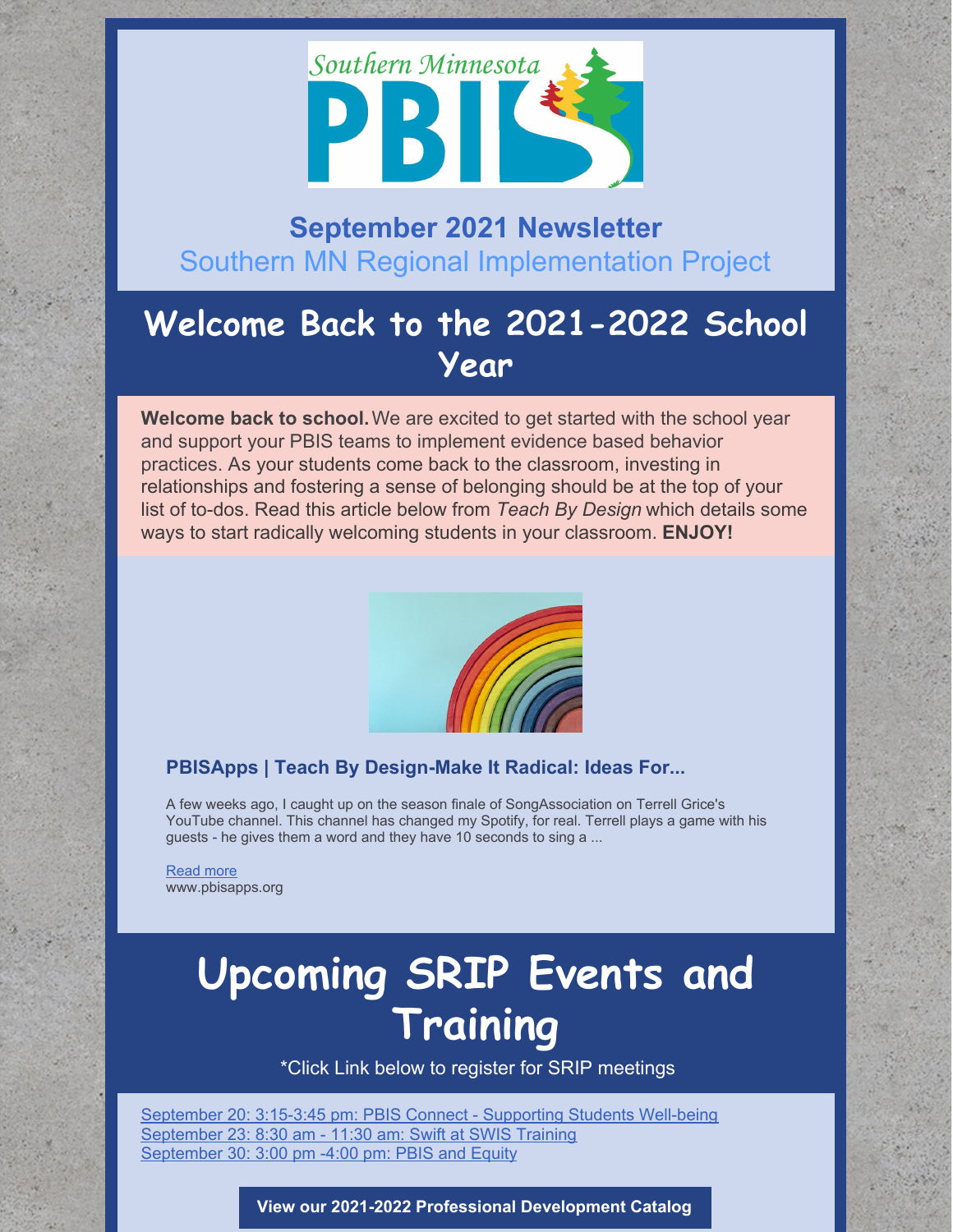## **Data Reminders**



## **Want Assistance?**

Do you want help with answering these questions?

Do you want help with organizing your teams data calendar?

We are here to help you on your time, and at no cost!

**Want Assistance? Please Contact: Liz Deen at 507- 529-7531 or liz.deen@swwc.org**

### **Data Analyst - Starting the School Year:**

- 1. **Data Analyst for 2021-2022:** Who will be the Data Analyst this year? Set aside some time to train in this person on the monthly data collection and data based decision making process your team has in place.
- 2. **Designate a Coordinator for PBIS Assessment:** Who will be your school's coordinator, the person who can open, review and retrieve PBIS Assessment surveys (TFI, SAS, School Climate, etc.)? Please reach out to [liz.deen@swwc.org](mailto:liz.deen@swwc.org) to change or add an assessment coordinator.
- 3. **Designate a person to pull school-wide data:** Who will gather your school-wide data monthly (ODR reports, specific reports by location, grade, time, problem behaviors, average referrals per month, days of the week, etc.)? Does this person need training? Consider training date in August.
- 4. **Add Data Review to team meeting agendas:** Specifically add time during each team meeting to review and use all data for decision making.
- 5. **Designate a person to facilitate the data discussion**: Who will share data at meetings monthly? What process will your team use to engage in data based decision making?

## **EMAIL REGIONAL [COORDINATOR](mailto:liz.deen@swwc.org) FOR GUIDANCE AND SUPPORT**

# **Coaches Checklist**

## **Coach Start the School Year Checklist**

- 1. Schedule your 1st PBIS team meeting for 2021-2022 school year. Put all the upcoming PBIS meetings for the year on the calendar.
- 2. Take the Tiered Fidelity Inventory (TFI) with your team and action plan items to work on this year. Need help? Please contact your regional coordinator.
- 3. Teach & plan to re-teach school-wide expectations and your school-wide recognition system with students and staff.
- 4. Schedule mini PD sessions throughout the year to train and update staff on PBIS successes and new items.
- 5. Think about monthly celebration assemblies - schedule these on master calendar.
- 6. Plan to attend the Fall Coach Meeting on October 7, 2021 from 8:30 am - 12 noon.



## **Want Assistance?**

Do you want help with answering these questions and/or getting organized for the new school year?

We are here to help you on your time, and at no cost! Contact a Regional Coordinator:

**South Central and Southwest:** Liz Deen at 507-529-7531 or [liz.deen@swwc.org](mailto:liz.deen@swwc.org)

### **Southeast:**

Hazel Ashbeck at 507-591-6296 or [hazel.ashbeck@swwc.org](mailto:hazel.ashbeck@swwc.org)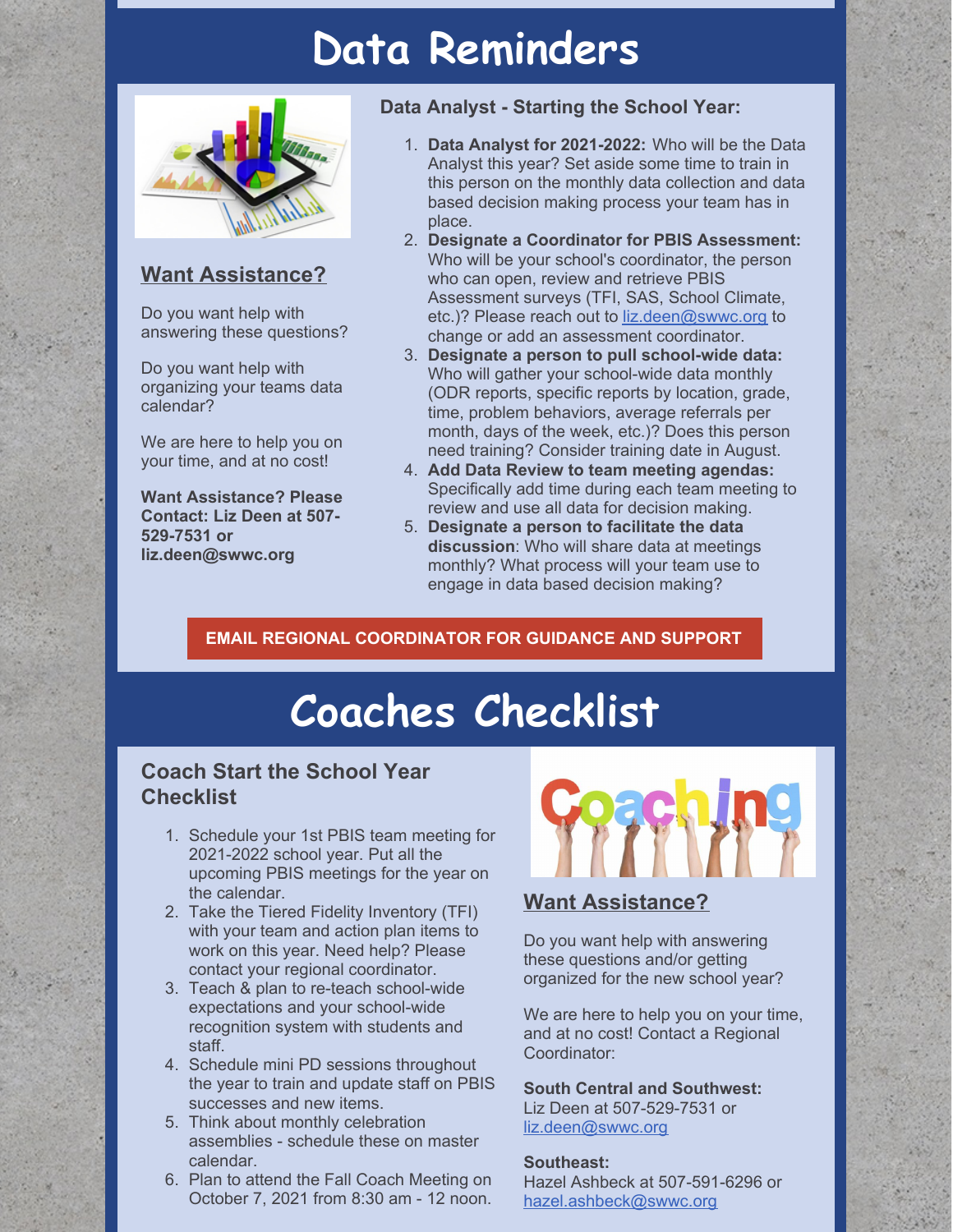**REGISTER FOR FALL COACH [CONFERENCE](https://socrates.zoom.us/meeting/register/tJIvdeGqpzgqHNWdmWESn6hgnSf35kQsG3sg)**

## **Register for Upcoming Fall Coach Conference**

**Training Date:** October 7, 2021 **Time:** 8:30 am to 11:50 am **Delivery Format:** Online **COST:** FREE **CEU's:** 3 hour Teacher and BOSA Admin CEU available

**Target Audience:** All regional PBIS and advanced tier coaches, all other interested PBIS team members, and *required for PBIS coaches in cohort 16 and 17.*

**Description:** This coach conference will have multiple break-out sessions on targeted coaching topics for Tier I and advanced tier coaches including what is coaching, considerations for tier II coaching, aligning your initiatives, conducting the TFI walkthrough and Self Assessment Survey, data based decision making, and training staff on using evidence based response strategies in the classroom. Learn, share, and collaborate with other regional coaches to best support your PBIS efforts at your school. *\*Required for coaches currently in cohort training.\**

View the DRAFT [AGENDA](https://docs.google.com/document/d/1qRpKsyqRkuchq3fhB8W6eIk0KAnlh7ed94MPcsk_9DI/edit?usp=sharing) for Fall Coach Meeting

Click Here to [Register](https://socrates.zoom.us/meeting/register/tJIvdeGqpzgqHNWdmWESn6hgnSf35kQsG3sg)

## **Supporting Students from Rachel Cox Raverty, MSW, BSSW, LGSW**

The following tips can assist educators in supporting students' mental health upon returning to school this fall:

- 1. Talk about the knowns and the unknowns acknowledge and address the changes that have taken place.
- 2. Create peer connections—this helps combat loneliness and depression.
- 3. Stay connected to families—create a consistent pattern of communication that will ease transitions back to school.
- 4. Practice honesty in an age-appropriate manner sharing your own experiences may build common ground ("the pandemic was scary for me too" or "I also felt lonely and missed being at school").
- 5. Look for signs and symptoms of significant mental health distress and refer to school counselor/social worker immediately (comments indicating self-harm or suicide, withdrawn, intense anger, hopelessness).
- 6. Build community—try morning meetings or classroom circles to check-in and support each

Are you interested in learning more about supporting students well being? This webinar will share resources on supporting your students well-being and jumpstarting the year to success after returning to school.

**Target Audience:** Any PBIS team member interested in learning simple ideas to support students as they start the year!

**Date:** September 20, 2021

**Time:** 3:15 pm - 3:45 pm

**Location:** Online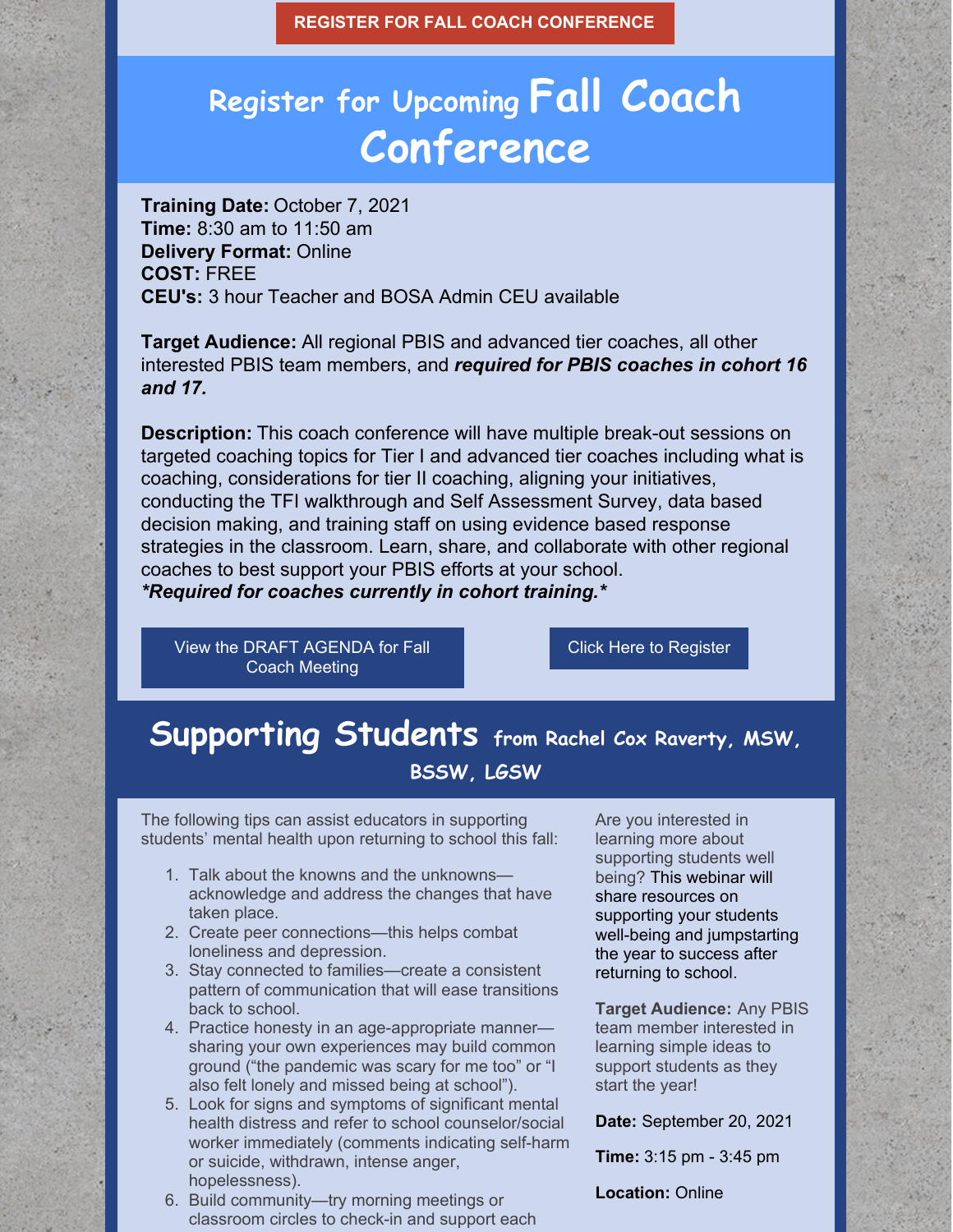other.

7. Put Social-Emotional-Learning first—while closing academic gaps is important, so is meeting social and emotional needs. Prioritizing SEL will enhance academic progress!

[\(https://ideas.demco.com/blog/20-tips-for-supporting](https://ideas.demco.com/blog/20-tips-for-supporting-students-mental-health-this-fall/)students-mental-health-this-fall/).

**COST:** FREE

**CEU's:** Teacher available

**[REGISTER](https://socrates.zoom.us/meeting/register/tJMsdeugrzouHNH1DcFMuz6ayOS3tsnP9LZ2) HERE**

# **www.pbis.org Publications**

Don't know what kind of PBIS publication you're looking for? Click Below. Publications listed include every eBook, monograph, brief, and guide written by the PBIS Technical Assistance Center.

### **View all [Publications](https://www.pbis.org/publications/all-publications)**

#### **Check out the Practice Briefs published this summer:**

- Restraint and Seclusion [Alternatives](https://www.pbis.org/resource/restraint-and-seclusion-alternatives-in-all-us-states-and-territories-a-review-of-legislation-and-policies) in All US States and Territories: A Review of Legislation and Policies
- Using a PBIS [Framework:](https://www.pbis.org/resource/using-a-pbis-framework-working-smarter-not-harder-in-rural-schools) Working Smarter, Not Harder in Rural Schools
- Enhancing [Family-School](https://www.pbis.org/resource/enhancing-family-school-collaboration-with-diverse-families) Collaboration with Diverse **Families**
- Promising Practices for Improving the Middle to High School Transition for Students with Emotional and [Behavioral](https://www.pbis.org/resource/promising-practices-for-improving-the-middle-to-high-school-transition-for-students-with-emotional-and-behavioral-disorders) **Disorders**



### **What is the PBIS Technical Assistance Center?**

The OSEP Technical Assistance Center on Positive Behavioral Interventions and Supports (PBIS) seeks to improve the capacity of SEAs, LEAs, and schools to establish, scale-up, and sustain the PBIS framework to (a) scale up tier 2 and 3 systems to improve outcomes for students with or at-risk for disabilities, (b) enhance school climate and school safety, and (c) improve conditions for learning to promote the well-being of all students.

The Center (a) provides the technical assistance to encourage large-scale implementation of PBIS; (b) provides the organizational models, demonstrations, dissemination, and evaluation tools needed to implement PBIS with greater depth and fidelity across an extended array of contexts; and (c) extends the lessons learned from PBIS implementation to the broader agenda of educational reform.

### **Questions? Please reach out to your Regional Coordinator listed below.**

## **Southern Regional Implementation Project Contacts**